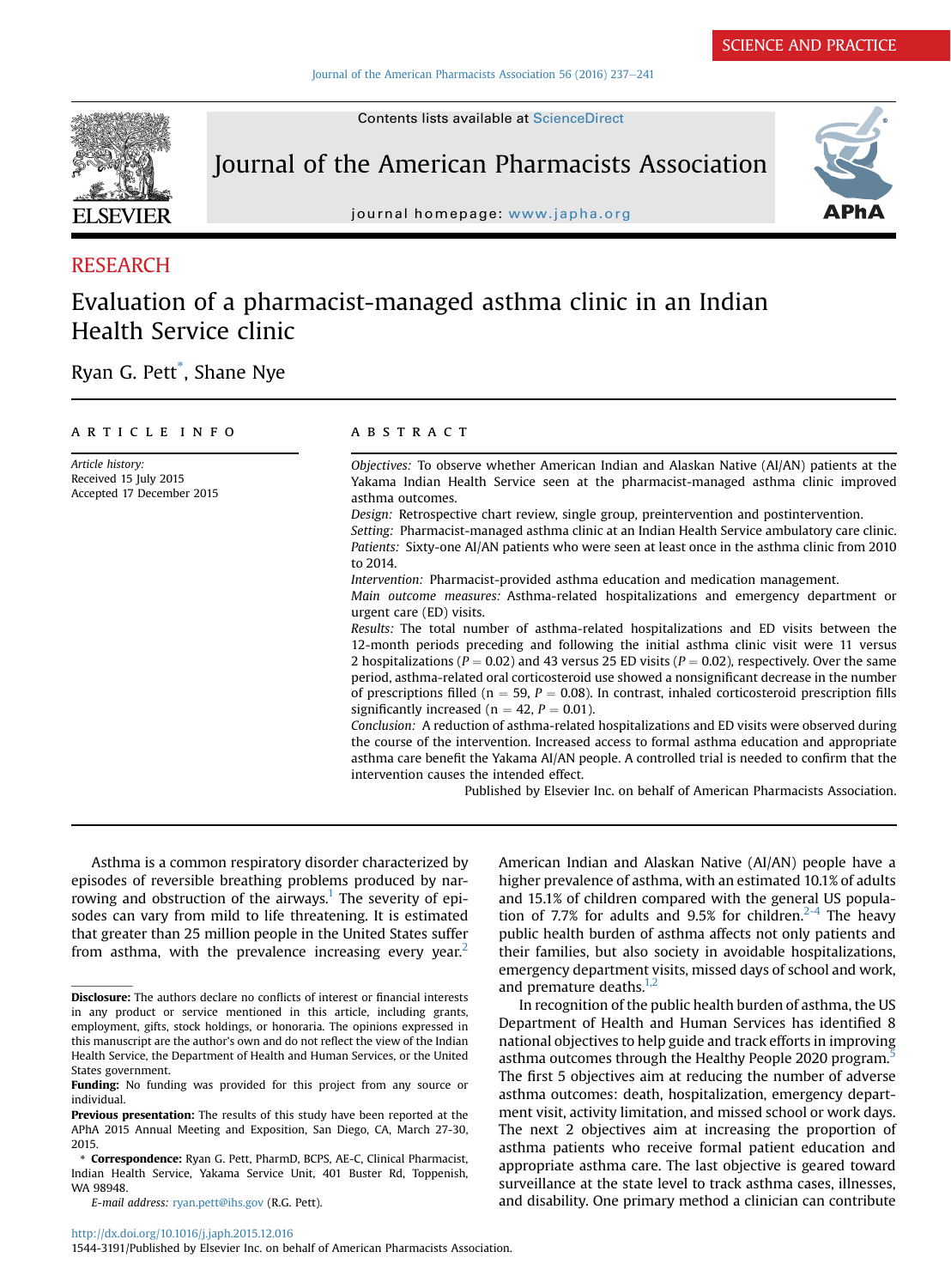#### Key Points

## Background:

- Healthy People 2020 objectives for asthma include increasing the proportion of asthma patients who receive formal asthma education and appropriate care.
- Pharmacists are well positioned to provide disease state and medication education and to optimize medication use in asthma patients.
- Pharmacist-managed asthma education and disease management has not been studied in an American Indian and Alaskan Native (AI/AN) population.

#### Findings:

- The total number of asthma-related hospitalizations and emergency department or urgent care visits decreased in the 12 months following the initial visit in the pharmacist-managed asthma clinic.
- Increased access to formal asthma education and appropriate asthma care benefit the Yakama AI/AN people.

to reduce the 5 adverse asthma outcomes is to increase the proportion of their patients who receive formal asthma education and appropriate asthma care.

A brief review of the progress in achieving the Healthy People 2020 goals shows that although the prevalence of asthma has increased over the last decade, the asthma hospitalization rates have declined for both the general US population and for AI/AN people. $2,6$  Asthma-related emergency department (ED) visits, however, have had little to no change over the same period.<sup>[2](#page-4-0)</sup> In 2008, the estimated number of asthma patients who had received formal asthma education was approximately 13%, compared with the Healthy People 2020 goal of  $14.5\frac{2}{5}$  In addition, in 2008, 33.4% of asthma patients received written asthma management plans from their health care provider, and only 64.8% of asthma patients received education regarding how to recognize early signs and symptoms of an asthma episode or monitoring peak flow results compared with the Healthy People 2020 goals of 36.8% and 68.5%, respectively. $2.5$  Consistent with Healthy People 2020 objectives, improved awareness and disease management may help to reduce asthma hospitalizations and emergency department visits further.

Asthma is a condition that is primarily managed with ed-ucation and medication.<sup>[1](#page-4-0)</sup> Pharmacists are well positioned to provide asthma education and to optimize proper medication prescribing and patient use.<sup>7</sup> Pharmacists in a community setting can fill several voids in the care for asthma patients, including evaluating and improving inhalation technique and discussing the benefits of asthma-control medications. $8,9$ Furthermore, pharmacists can contribute to asthma care by performing spirometry services when a respiratory therapist is not available.<sup>[10](#page-4-0)</sup> Although asthma education falls under the practice of pharmacy, it is not common to provide and advertise a pharmacist-managed asthma clinic; this may be

due to the lack of reimbursement opportunities, largely owing to the lack of provider-status recognition for pharmacists. Despite this limitation, positive outcomes have been achieved through pharmacist-managed asthma services. $11-14$ 

Pauley et al.<sup>[11](#page-4-0)</sup> and Sterné et al.<sup>[12](#page-4-0)</sup> showed decreased asthmarelated ED visits using a pharmacist as the primary provider to deliver asthma education and medication management in an ambulatory care setting affiliated with a local hospital. Bunting et al. $^{13}$  also demonstrated a reduction of asthma-related ED visits and hospitalizations while increasing the proportion of patients with asthma action plans using pharmacists as edu-cators in a pharmacy setting.<sup>[13](#page-4-0)</sup> Pharmacists have also been useful in a multidisciplinary asthma clinic to improve outcomes.[14](#page-4-0) Education provided by pharmacists reduces the 5 adverse asthma outcomes outlined in the Healthy People 2020 objectives and can increase the proportion of the asthma patients who receive formal asthma education and appropriate asthma care. However, pharmacist-managed asthma education and disease management has not been studied in an AI/AN population. In this retrospective chart review, we asked whether AI/AN patients who were seen at least once in a pharmacist-managed asthma education clinic would have reduced asthma-related hospitalizations and ED or urgent care visits.

### **Objectives**

The objective of this project was to assess the asthmarelated outcomes of patients who were seen at least once at the pharmacist-managed asthma clinic. The primary outcomes were asthma-related hospitalizations and emergency department (ED) or urgent care visits. The secondary outcomes were the prescription fill history for asthma-related oral corticosteroids (OCS) and for inhaled corticosteroids (ICS), both surrogate markers for asthma control.

## **Methods**

The Portland Area Indian Health Service (IHS) Institutional Review Board determined this study to be exempt. This retrospective chart review was completed at the Yakama IHS in Toppenish, Washington.

## Intervention

The Yakama IHS is an ambulatory care clinic with a walk-in urgent care facility. It is located on the Yakama Reservation with an estimated enrollment of more than 13,000 people. Since September 2010, pharmacists worked as both boardcertified asthma educators and providers of asthma care. Native American pediatric and adult patients were referred by their medical provider, most commonly following an asthmarelated hospitalization or ED visit. Pharmacists assessed patients with the Asthma Control Test, medical history, and a brief physical examination including auscultation and peakflow monitoring. Pharmacists had prescriptive authority for asthma care. Pharmacists spent the majority of their time teaching patients about the disease process, correct medication use, and self-management using an asthma action plan.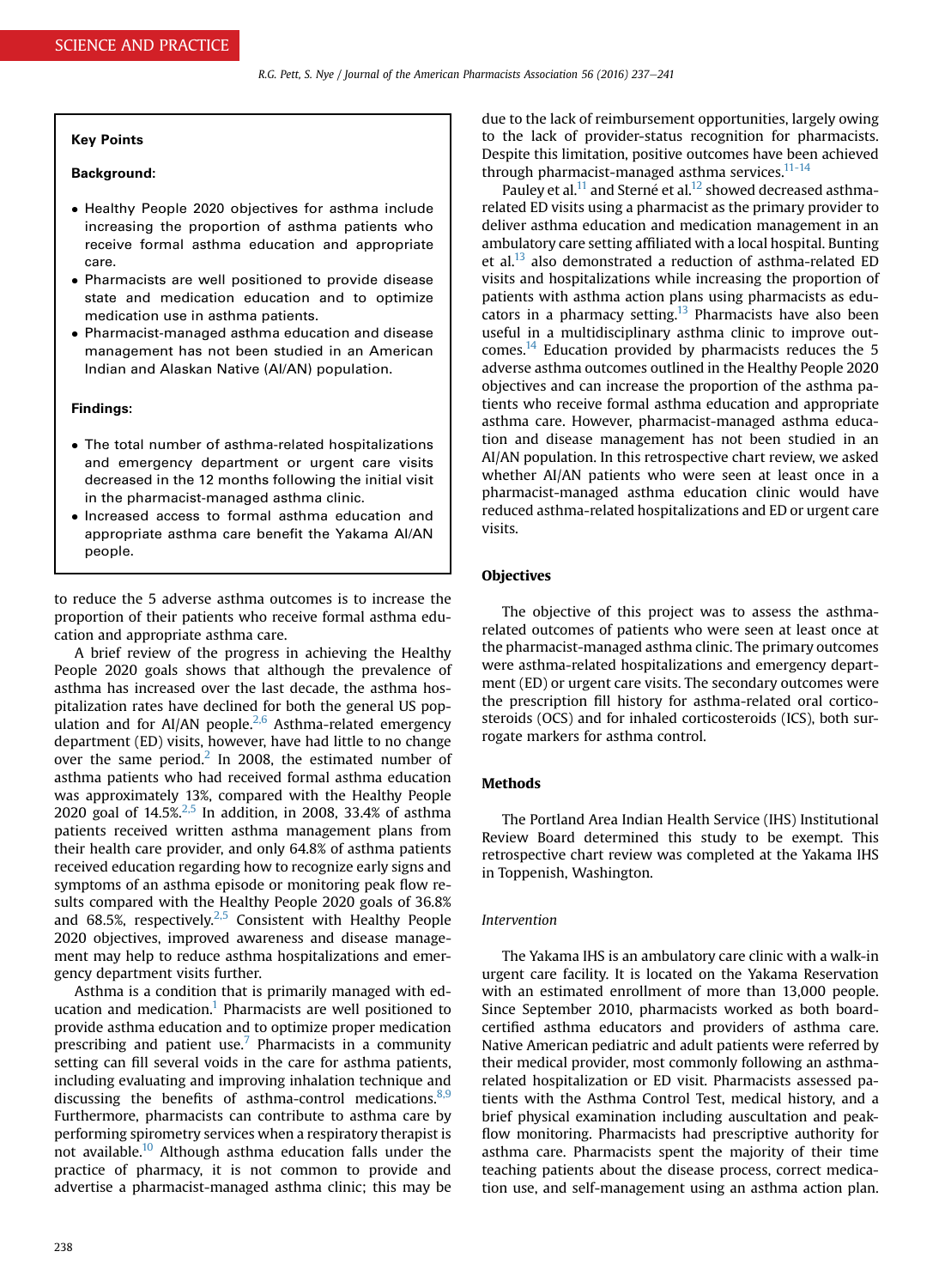The asthma clinic was open 1 day each week for 4 hours. There was no spirometry resource available at the asthma clinic.

Referrals were initiated by the primary care provider or the urgent care provider. The clinical pharmacist could also initiate referrals to the pharmacy asthma clinic pending primary care provider approval. All referrals were received, managed, and tracked by the asthma pharmacist. Patients were scheduled for a 60-minute initial appointment with repeat appointments limited to 15-30 minutes each.

With no triage or nursing services, the clinical pharmacist checked and recorded vital signs during each appointment. If the patient was showing signs or symptoms of an acute asthma exacerbation (cyanosis of lips and fingers, difficulty breathing or completing sentences, using accessory muscles to breath), they were referred to the urgent care clinic for acute treatment. A complete patient history of asthma was taken, including the patient's recollection of the number of ED visits or hospitalizations in the past year, number of prednisone bursts for asthma in the past year (verified with patient medication history), asthma triggers, and smoking status. Influenza and pneumonia vaccine status was reviewed and offered to the patient as indicated. The bulk of each appointment consisted of patient education and training in 3 primary areas: asthma disease state, medication information and technique, and self-management.

The key to managing asthma is patient understanding of asthma triggers and the underlying pathology of inflammation and bronchoconstriction. A review of the patients' perceived triggers and other common triggers was discussed with each patient. The medications are discussed with the patient and, in the case of persistent asthma, strong emphasis is made on the differences between controller versus rescue inhalers and the need for daily dosing of the controller.

Finally, during the course of the first visit, the patient's level of asthma control is determined (diagnosis is made by the medical provider) using the guidelines, and appropriate treatment is given using the stepwise approach to man-aging asthma.<sup>[1](#page-4-0)</sup> The patient is given a personalized asthma action plan, a peak flow meter, and a chart to document daily peak flow results. At subsequent visits, the asthma action plan is reviewed and updated to reflect any change in peak flow.

### Study design

A chart review of asthma clinic patients was performed from September 2009 to September 2014. Patient charts were assessed over a 24-month period (12 months preceding and following the initial pharmacy asthma clinic visit) for documentation of asthma-related hospitalizations and ED visits and for prescription fill histories of asthma-related OCS and ICS. The time period selected allowed for seasonal variation in asthma severity. Conditions for hospitalization were met if any of the following occurred: (1) an outside prescription from an asthma-related hospital discharge was filled at the Yakama IHS pharmacy, (2) medical provider documentation of a hospitalization because of asthma, or (3) patient self-reported hospitalization during an asthma clinic visit. An ED visit was recorded in a similar manner as hospitalizations. In addition, an ED visit was included for each walk-in urgent care visit at the Yakama IHS for an asthma exacerbation. The number of asthma-related OCS and ICS prescription fills was totaled during each period.

#### Inclusion criteria

Charts were included for analysis if there was a diagnosis of asthma with a minimum of 1 pharmacy asthma clinic visit at least 12 months before the time of the chart review. Charts were excluded if the patient was lost to follow-up during the second 12-month period. Only charts eligible for the primary outcomes were considered for the secondary outcomes. For secondary outcomes, charts with a diagnosis other than asthma that required oral corticosteroids (i.e., rheumatoid arthritis) were excluded from the OCS prescription fill history analysis. Furthermore, charts were excluded from the ICS prescription fill history analysis if ICS were not part of the treatment plan at any point during the review period.

#### Data analysis

Statistical analysis used a 2-tailed paired t test to compare the means of all outcomes in the 12-month periods preceding and following the initial visit in the pharmacy asthma clinic. There was one group for analysis without any control comparator. We considered differences significant at  $P < 0.05$ with 80% power.

### Results

Table 1 shows the patient demographics and asthma severity classification of those included in the analysis. Sixtyone patient charts met inclusion criteria. The average age was 50.1 years, ranging from 11 to 81 years old. The pharmacy asthma clinic was created in September 2010, and from then until September 2014 there were 142 patients referred with 92 who had at least 1 visit. Thirty-one patients were excluded; 27 patients had the initial visit less than 1 year before the chart review, 3 had no diagnosis of asthma, and 1 moved out of state within 12 months of the initial visit. There were 230 visits by the 61 patients included for analysis during the review period with an average of 3.7 visits per patient. The majority of

Patient characteristics and asthma severity

| Characteristics                   | No. patients (%) |  |
|-----------------------------------|------------------|--|
| <b>Sex</b>                        | 61               |  |
| Male                              | 26(43)           |  |
| Female                            | 35(57)           |  |
| Age $(y)$                         |                  |  |
| ${<}18$                           | 3(5)             |  |
| 18-64                             | 44 (72)          |  |
| >65                               | 14(23)           |  |
| Asthma severity <sup>a</sup>      |                  |  |
| Intermittent                      | 12(20)           |  |
| Mild persistent                   | 22(36)           |  |
| Moderate persistent               | 21(34)           |  |
| Severe persistent                 | 4(7)             |  |
| Undefined persistent <sup>b</sup> | 2(3)             |  |

<sup>a</sup> The asthma severity is based on National Asthma Education and Preven-tion Program Expert Panel Report 3.<sup>[1](#page-4-0)</sup>

Persistent asthma documented by medical provider, but severity not specified.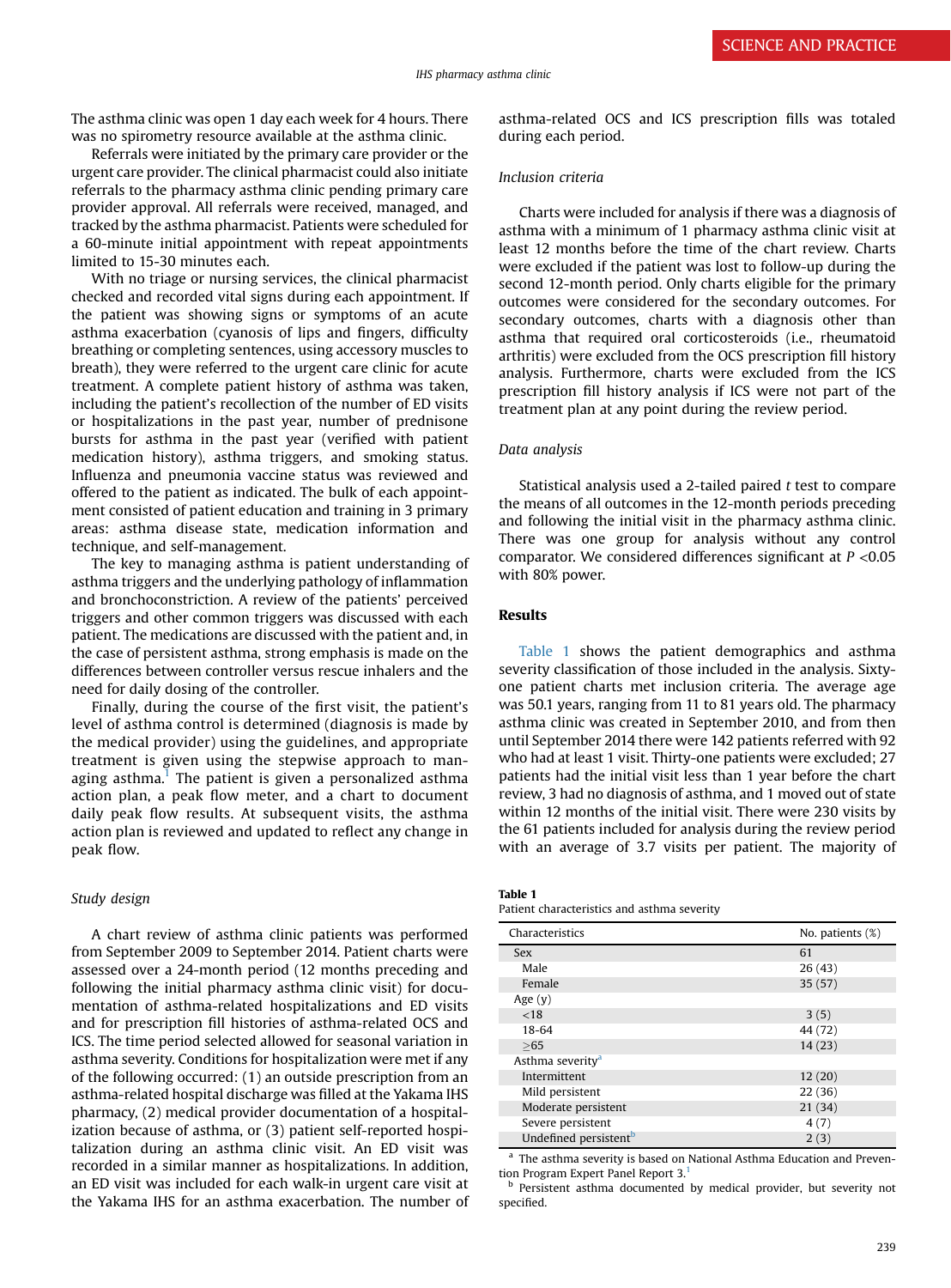patients seen in the asthma clinic had mild to moderate persistent asthma. Two patients did not have a specific persistent asthma classification noted in the chart.

Table 2 shows all outcomes data for the 61 patients. The total number of asthma-related hospitalizations and ED visits significantly decreased between the two 12-month periods separated by the initial asthma clinic visit (11 vs. 2 hospitalizations  $[P = 0.02]$  and 43 vs. 25 ED visits  $[P = 0.02]$ , respectively). Two additional patients were excluded from the asthma-related OCS prescription fill analysis; one had a diagnosis of a kidney transplant and the other had a diagnosis of rheumatoid arthritis, both of which confounded the number and medical purpose of OCS prescriptions. The mean number of OCS prescriptions had a nonsignificant reduction in the period following the initial asthma clinic visit ( $P = 0.08$ ). Fortytwo patients were included in the ICS prescription fill analysis. Nineteen of the 61 patients had no ICS as part of the treatment plan at any point during either period. There was a significant increase in the average number of ICS prescription fills in the period following the initial asthma clinic visit ( $P = 0.01$ ).

## Discussion

There was a reduction of asthma-related hospitalizations and ED visits observed for the AI/AN patients who had at least 1 visit at the asthma clinic at Yakama IHS. In the study by Mehal et al., the overall trend for asthma-related hospitalizations among AI/AN has decreased, whereas the number of overall asthma-related ED visits for the US general population has remained largely unchanged.<sup>2,6</sup> To help meet the Healthy People 2020 goals of decreased hospitalizations and ED visits, there needs to be an increased proportion of asthma patients who receive formal asthma education and appropriate asthma care according to current guidelines—two Healthy People 2020 goals themselves.<sup>[1,5](#page-4-0)</sup> The current study supports this argument.

Pharmacists are in an ideal position to increase the proportion of asthma patients who receive formal asthma education and who receive appropriate asthma care. Pharmacists in any patient-care setting can reinforce the importance of controller inhaler therapy and proper inhaler technique at each encounter.<sup> $7-9$ </sup> In the current study, asthma patients who were prescribed an ICS were taught the purpose, proper use, and place in therapy, which in turn may increase ICS use. Pharmacists who have access to prescription fill history have an opportunity to identify those who might not be adherent to ICS therapy. Likewise, a patient not receiving appropriate care could be identified if a patient is filling their rescue inhaler too

frequently or habitually receiving OCS prescriptions for asthma attacks. In the current study, there was a nonsignificant reduction of asthma-related OCS prescription use and an increase in ICS prescription adherence. The ICS prescription use increased by 1.5 fills per patient per year to approximately 8 fills per 12 months. Although improved, this number represents adherence only two-thirds of the time. Nevertheless, these outcomes are all markers of improved asthma control.

The biggest challenge in operating the asthma clinic is the high rate of missed appointments. Of the 142 patients referred, 50 were unable to be seen at least once because of a patient missing appointments or the inability to contact a patient. Two common reasons for missed appointments were the lack of transportation on the reservation and the lack of incentive to return once the patient overcame an exacerbation. To help alleviate this challenge, the pharmacist would make frequent reminder and follow-up telephone calls to remind patients of their appointments and to fill their medications.

At the time of this writing, the authors are unaware of any literature that evaluates a pharmacist-managed asthma clinic on hospitalizations and ED visits in an AI/AN population. The AI/AN people, among other racial and ethnic minorities, have historically been underrepresented in the asthma literature. It is known that asthma-related hospitalizations have been trending downward in both the US general population and the AI/AN population<sup>2,6</sup>; however, the national trend for asthmarelated ED visits has remained stable. $<sup>2</sup>$  $<sup>2</sup>$  $<sup>2</sup>$  This study observes a</sup> reduction in both hospitalizations and ED visits and confirms the results of prior studies. $11-13$  The asthma clinic allowed for a greater proportion of asthma patients receive formal asthma education and appropriate asthma care. In addition, the patients who seek care at Yakama IHS could have greater access to routine health care, which could increase access to controller medications. The reduction in hospitalizations and ED visits was statistically significant. Of the 61 patients included, there was a reduction of 9 hospitalizations and 18 ED visits observed, which represents a significant cost savings. Taken in the context that the asthma clinic only operates 1 day per week for 4 hours, the outcomes support the time invested.

#### Limitations

There may be possible underreporting of outcomes because outside records were not evaluated. If the patient were to have filled a prescription from an asthma-related hospital or ED discharge at an outside pharmacy, without a follow-up visit at the IHS clinic or mention to the asthma educator, the outcome

Table 2

Asthma-related outcomes and prescription fill history over two 12-month periods

| Outcome                                                         | 12 mo preceding initial visit |               | 12 mo following initial visit |               | Paired t test      |
|-----------------------------------------------------------------|-------------------------------|---------------|-------------------------------|---------------|--------------------|
|                                                                 | No. <sup>a</sup>              | Mean $\pm$ SD | No. <sup>b</sup>              | Mean $\pm$ SD | P value            |
| Hospitalization ( $n = 61$ ) <sup>c</sup>                       | 11                            | $0.18 + 0.47$ |                               | $0.03 + 0.18$ | 0.019 <sup>d</sup> |
| Emergency department or urgent care visit $(n = 61)^{c}$        | 43                            | $0.70 + 1.07$ | 25                            | $0.41 + 0.72$ | 0.023 <sup>d</sup> |
| Oral corticosteroid prescription fill ( $n = 59$ ) <sup>e</sup> | 77                            | $1.31 + 1.64$ | 58                            | $0.98 + 1.72$ | 0.087              |
| Inhaled corticosteroid prescription fill $(n = 42)^e$           | 276                           | $6.57 + 3.81$ | 335                           | $7.98 + 2.99$ | 0.012 <sup>d</sup> |

 $a$  Total number of outcomes that occurred during this 12 month period listed by row.

**b** Total number of outcomes during the second 12 month period.

Primary outcome.

<sup>d</sup> Significant change from the 12 months preceding initial visit to 12 months following initial visit.

<sup>e</sup> Secondary outcome; number out of 61 charts eligible; additional exclusionary criteria apply.